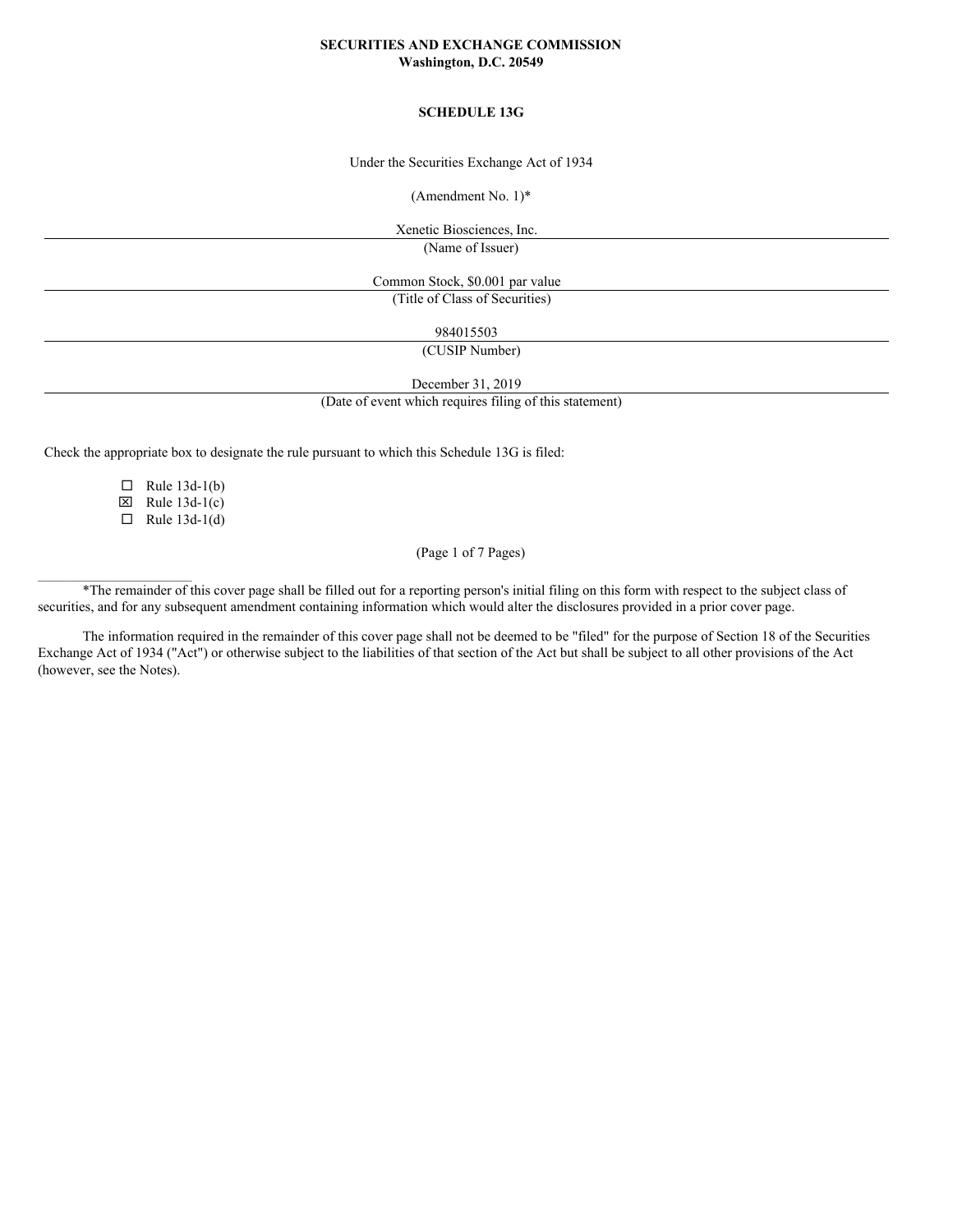|                                                                                                                               | <b>NAMES OF REPORTING PERSONS</b><br>Empery Tax Efficient II, LP                                                                                |                                                                                                                    |  |  |  |
|-------------------------------------------------------------------------------------------------------------------------------|-------------------------------------------------------------------------------------------------------------------------------------------------|--------------------------------------------------------------------------------------------------------------------|--|--|--|
| $\mathbf{2}$                                                                                                                  | CHECK THE APPROPRIATE BOX IF A MEMBER OF A GROUP                                                                                                | (a) $\Box$<br>(b)                                                                                                  |  |  |  |
| 3                                                                                                                             |                                                                                                                                                 | <b>SEC USE ONLY</b>                                                                                                |  |  |  |
| 4                                                                                                                             | CITIZENSHIP OR PLACE OF ORGANIZATION<br>Delaware                                                                                                |                                                                                                                    |  |  |  |
| <b>NUMBER OF</b><br><b>SHARES</b><br><b>BENEFICIALLY</b><br><b>OWNED BY</b><br><b>EACH</b><br><b>REPORTING</b><br>PERSON WITH | 5                                                                                                                                               | <b>SOLE VOTING POWER</b>                                                                                           |  |  |  |
|                                                                                                                               | 6                                                                                                                                               | <b>SHARED VOTING POWER</b><br>112,745 shares of Common Stock issuable upon exercise of Warrants (See Item 4)*      |  |  |  |
|                                                                                                                               | 7                                                                                                                                               | <b>SOLE DISPOSITIVE POWER</b>                                                                                      |  |  |  |
|                                                                                                                               | 8                                                                                                                                               | <b>SHARED DISPOSITIVE POWER</b><br>112,745 shares of Common Stock issuable upon exercise of Warrants (See Item 4)* |  |  |  |
| 9                                                                                                                             | AGGREGATE AMOUNT BENEFICIALLY OWNED BY EACH REPORTING PERSON<br>112,745 shares of Common Stock issuable upon exercise of Warrants (See Item 4)* |                                                                                                                    |  |  |  |
| 10                                                                                                                            | CHECK BOX IF THE AGGREGATE AMOUNT IN ROW (9) EXCLUDES CERTAIN SHARES<br>ΙI                                                                      |                                                                                                                    |  |  |  |
| 11                                                                                                                            | PERCENT OF CLASS REPRESENTED BY AMOUNT IN ROW (9)<br>1.92% (See Item 4)*                                                                        |                                                                                                                    |  |  |  |
| 12                                                                                                                            | <b>TYPE OF REPORTING PERSON</b><br>PN                                                                                                           |                                                                                                                    |  |  |  |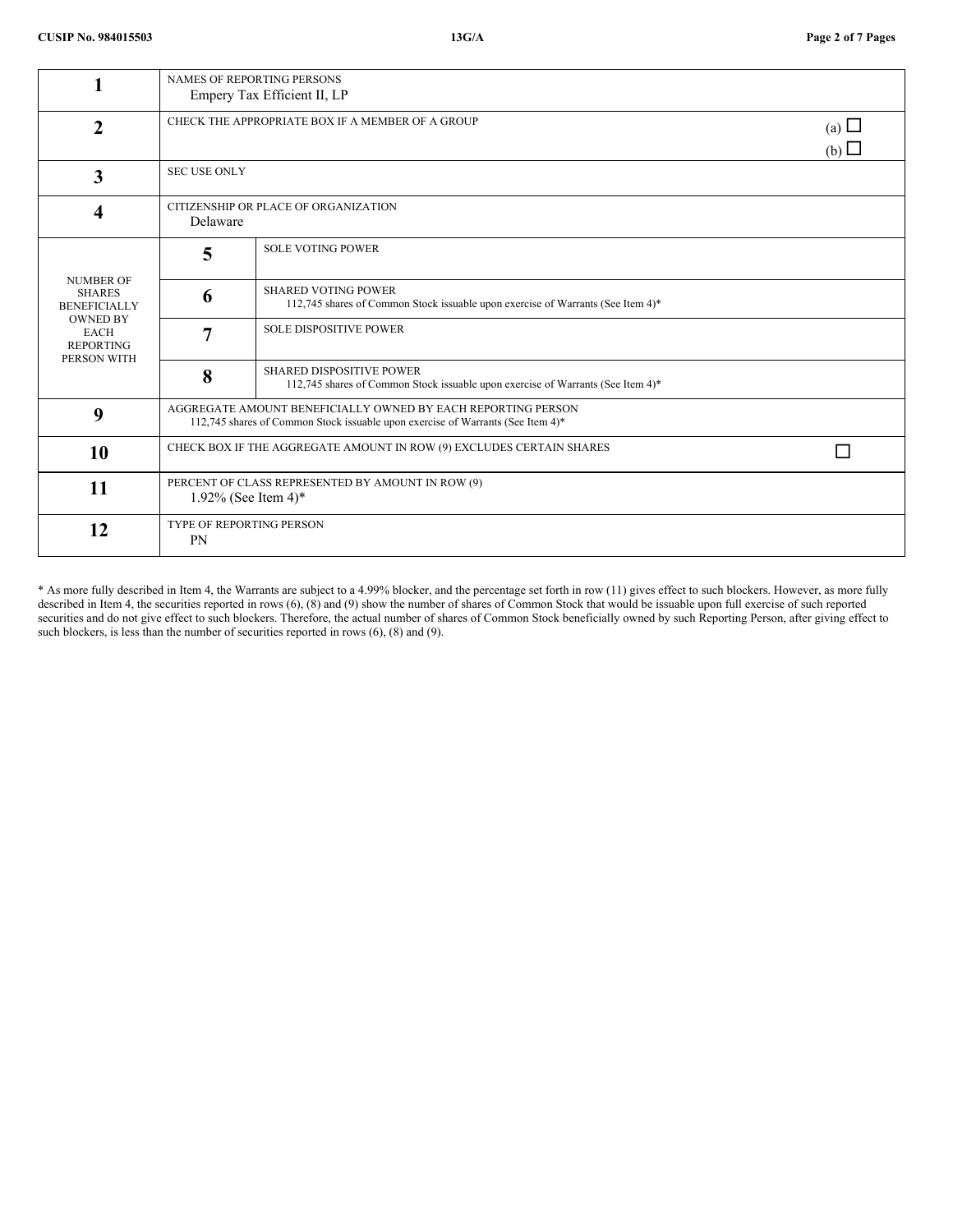|                                                                                                                               | <b>NAMES OF REPORTING PERSONS</b><br>Empery Asset Management, LP                                                                                |                                                                                                                    |  |  |  |
|-------------------------------------------------------------------------------------------------------------------------------|-------------------------------------------------------------------------------------------------------------------------------------------------|--------------------------------------------------------------------------------------------------------------------|--|--|--|
| 2                                                                                                                             | CHECK THE APPROPRIATE BOX IF A MEMBER OF A GROUP                                                                                                | (a) $\Box$<br>(b)                                                                                                  |  |  |  |
| 3                                                                                                                             | <b>SEC USE ONLY</b>                                                                                                                             |                                                                                                                    |  |  |  |
| 4                                                                                                                             | CITIZENSHIP OR PLACE OF ORGANIZATION<br>Delaware                                                                                                |                                                                                                                    |  |  |  |
| <b>NUMBER OF</b><br><b>SHARES</b><br><b>BENEFICIALLY</b><br><b>OWNED BY</b><br><b>EACH</b><br><b>REPORTING</b><br>PERSON WITH | 5                                                                                                                                               | <b>SOLE VOTING POWER</b>                                                                                           |  |  |  |
|                                                                                                                               | 6                                                                                                                                               | <b>SHARED VOTING POWER</b><br>137,419 shares of Common Stock issuable upon exercise of Warrants (See Item 4)*      |  |  |  |
|                                                                                                                               | 7                                                                                                                                               | <b>SOLE DISPOSITIVE POWER</b>                                                                                      |  |  |  |
|                                                                                                                               | 8                                                                                                                                               | <b>SHARED DISPOSITIVE POWER</b><br>137,419 shares of Common Stock issuable upon exercise of Warrants (See Item 4)* |  |  |  |
| 9                                                                                                                             | AGGREGATE AMOUNT BENEFICIALLY OWNED BY EACH REPORTING PERSON<br>137,419 shares of Common Stock issuable upon exercise of Warrants (See Item 4)* |                                                                                                                    |  |  |  |
| 10                                                                                                                            | CHECK BOX IF THE AGGREGATE AMOUNT IN ROW (9) EXCLUDES CERTAIN SHARES                                                                            |                                                                                                                    |  |  |  |
| 11                                                                                                                            | PERCENT OF CLASS REPRESENTED BY AMOUNT IN ROW (9)<br>2.33% (See Item 4)*                                                                        |                                                                                                                    |  |  |  |
| 12                                                                                                                            | <b>TYPE OF REPORTING PERSON</b><br>PN                                                                                                           |                                                                                                                    |  |  |  |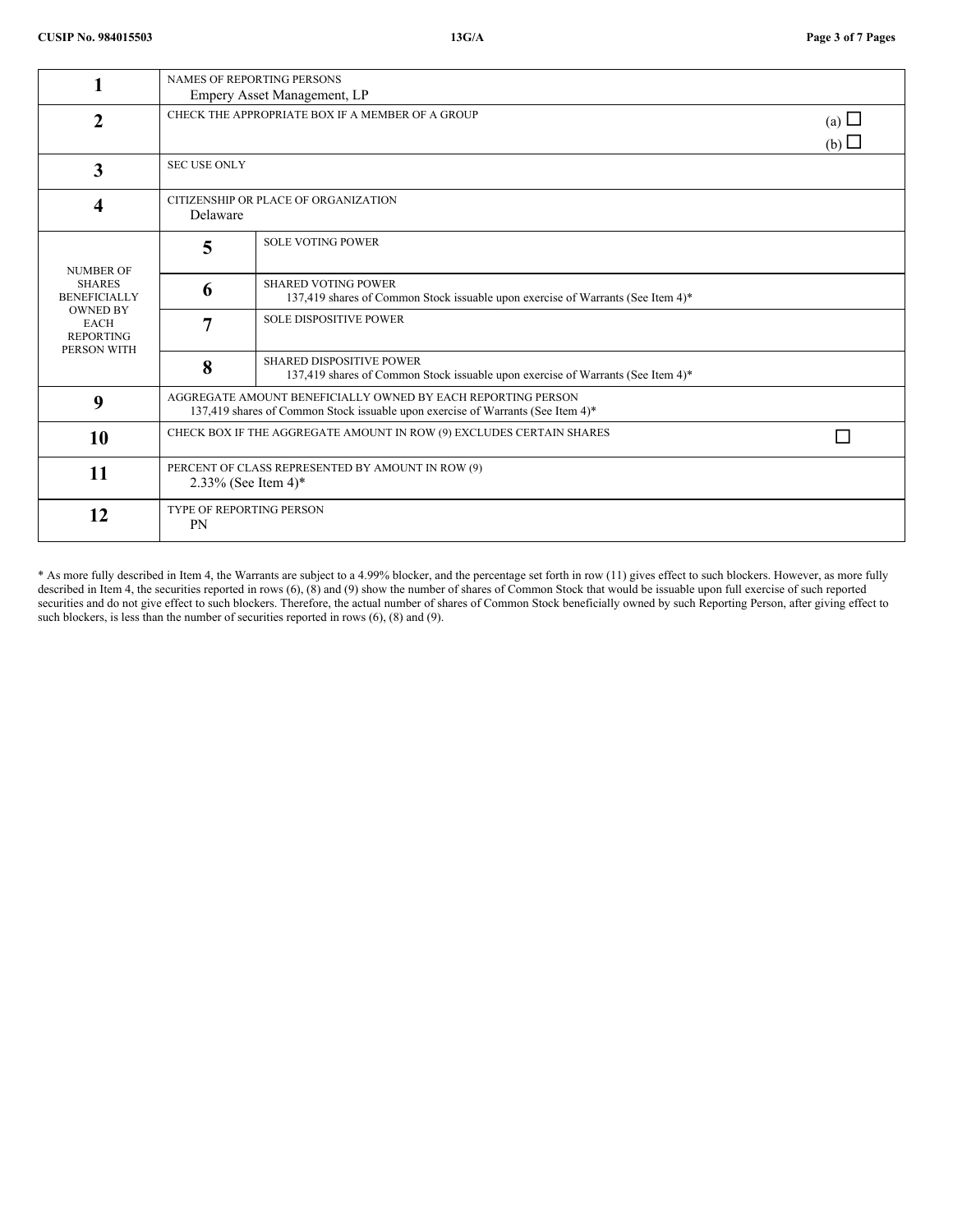|                                                                                                                               | <b>NAMES OF REPORTING PERSONS</b><br>Ryan M. Lane                                                                                               |                                                                                                                    |  |  |  |
|-------------------------------------------------------------------------------------------------------------------------------|-------------------------------------------------------------------------------------------------------------------------------------------------|--------------------------------------------------------------------------------------------------------------------|--|--|--|
| $\mathbf 2$                                                                                                                   | CHECK THE APPROPRIATE BOX IF A MEMBER OF A GROUP                                                                                                | (a) $\Box$<br>(b)                                                                                                  |  |  |  |
| 3                                                                                                                             | <b>SEC USE ONLY</b>                                                                                                                             |                                                                                                                    |  |  |  |
| 4                                                                                                                             | CITIZENSHIP OR PLACE OF ORGANIZATION<br><b>United States</b>                                                                                    |                                                                                                                    |  |  |  |
| <b>NUMBER OF</b><br><b>SHARES</b><br><b>BENEFICIALLY</b><br><b>OWNED BY</b><br><b>EACH</b><br><b>REPORTING</b><br>PERSON WITH | 5                                                                                                                                               | <b>SOLE VOTING POWER</b>                                                                                           |  |  |  |
|                                                                                                                               | 6                                                                                                                                               | <b>SHARED VOTING POWER</b><br>137,419 shares of Common Stock issuable upon exercise of Warrants (See Item 4)*      |  |  |  |
|                                                                                                                               | 7                                                                                                                                               | <b>SOLE DISPOSITIVE POWER</b>                                                                                      |  |  |  |
|                                                                                                                               | 8                                                                                                                                               | <b>SHARED DISPOSITIVE POWER</b><br>137,419 shares of Common Stock issuable upon exercise of Warrants (See Item 4)* |  |  |  |
| 9                                                                                                                             | AGGREGATE AMOUNT BENEFICIALLY OWNED BY EACH REPORTING PERSON<br>137,419 shares of Common Stock issuable upon exercise of Warrants (See Item 4)* |                                                                                                                    |  |  |  |
| 10                                                                                                                            | CHECK BOX IF THE AGGREGATE AMOUNT IN ROW (9) EXCLUDES CERTAIN SHARES                                                                            |                                                                                                                    |  |  |  |
| 11                                                                                                                            | PERCENT OF CLASS REPRESENTED BY AMOUNT IN ROW (9)<br>2.33% (See Item 4)*                                                                        |                                                                                                                    |  |  |  |
| 12                                                                                                                            | <b>TYPE OF REPORTING PERSON</b><br>IN                                                                                                           |                                                                                                                    |  |  |  |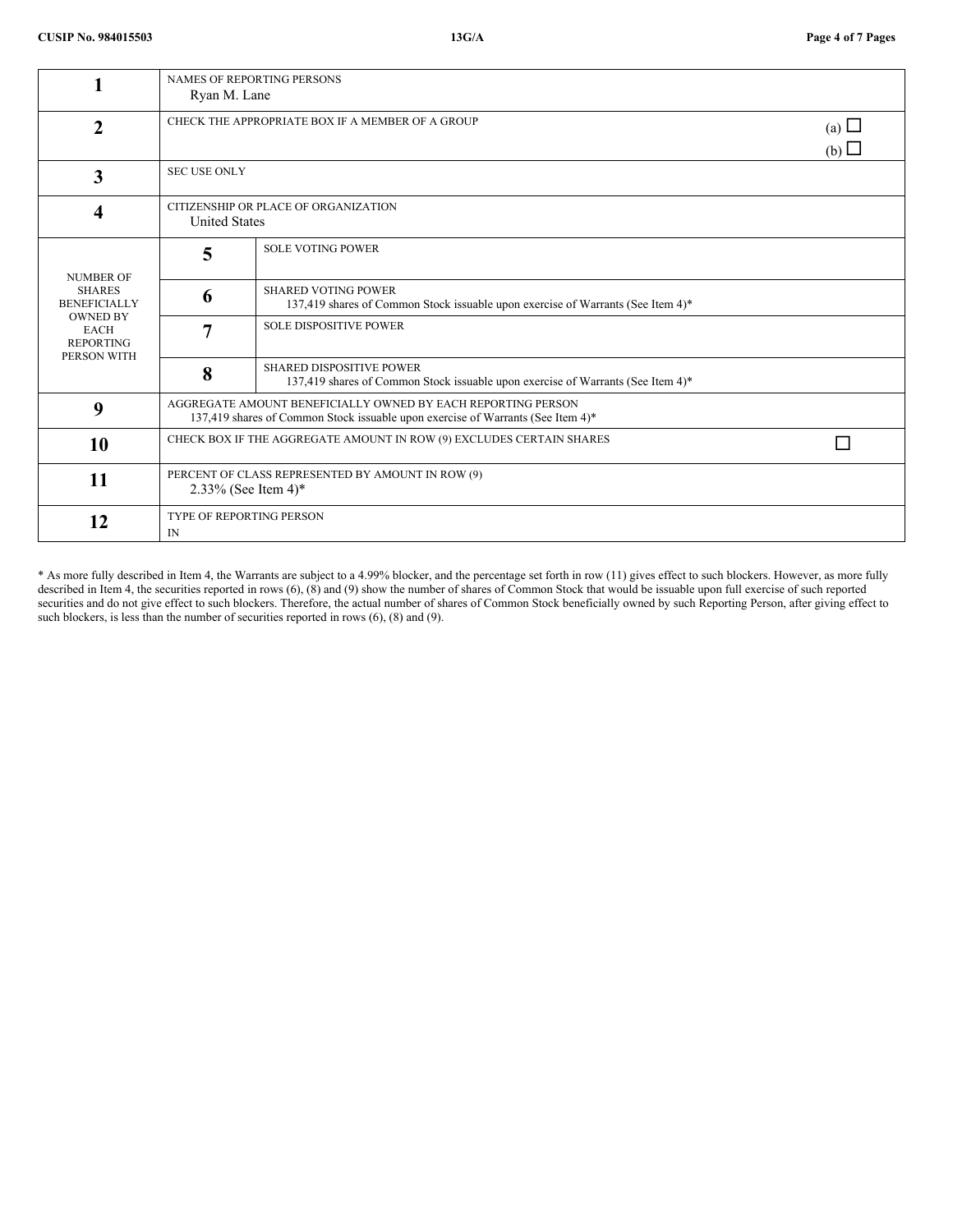|                                                                   | <b>NAMES OF REPORTING PERSONS</b><br>Martin D. Hoe                                                                                              |                                                                                                                    |  |  |  |
|-------------------------------------------------------------------|-------------------------------------------------------------------------------------------------------------------------------------------------|--------------------------------------------------------------------------------------------------------------------|--|--|--|
| $\overline{2}$                                                    | CHECK THE APPROPRIATE BOX IF A MEMBER OF A GROUP                                                                                                | (a) $\Box$<br>(b)                                                                                                  |  |  |  |
| 3                                                                 | <b>SEC USE ONLY</b>                                                                                                                             |                                                                                                                    |  |  |  |
| 4                                                                 | CITIZENSHIP OR PLACE OF ORGANIZATION<br><b>United States</b>                                                                                    |                                                                                                                    |  |  |  |
| <b>NUMBER OF</b>                                                  | 5                                                                                                                                               | <b>SOLE VOTING POWER</b>                                                                                           |  |  |  |
| <b>SHARES</b><br><b>BENEFICIALLY</b>                              | 6                                                                                                                                               | <b>SHARED VOTING POWER</b><br>137,419 shares of Common Stock issuable upon exercise of Warrants (See Item 4)*      |  |  |  |
| <b>OWNED BY</b><br><b>EACH</b><br><b>REPORTING</b><br>PERSON WITH | 7                                                                                                                                               | <b>SOLE DISPOSITIVE POWER</b>                                                                                      |  |  |  |
|                                                                   | 8                                                                                                                                               | <b>SHARED DISPOSITIVE POWER</b><br>137,419 shares of Common Stock issuable upon exercise of Warrants (See Item 4)* |  |  |  |
| 9                                                                 | AGGREGATE AMOUNT BENEFICIALLY OWNED BY EACH REPORTING PERSON<br>137,419 shares of Common Stock issuable upon exercise of Warrants (See Item 4)* |                                                                                                                    |  |  |  |
| 10                                                                | CHECK BOX IF THE AGGREGATE AMOUNT IN ROW (9) EXCLUDES CERTAIN SHARES                                                                            |                                                                                                                    |  |  |  |
| <b>11</b>                                                         | PERCENT OF CLASS REPRESENTED BY AMOUNT IN ROW (9)<br>2.33% (See Item 4)*                                                                        |                                                                                                                    |  |  |  |
| 12                                                                | <b>TYPE OF REPORTING PERSON</b><br>IN                                                                                                           |                                                                                                                    |  |  |  |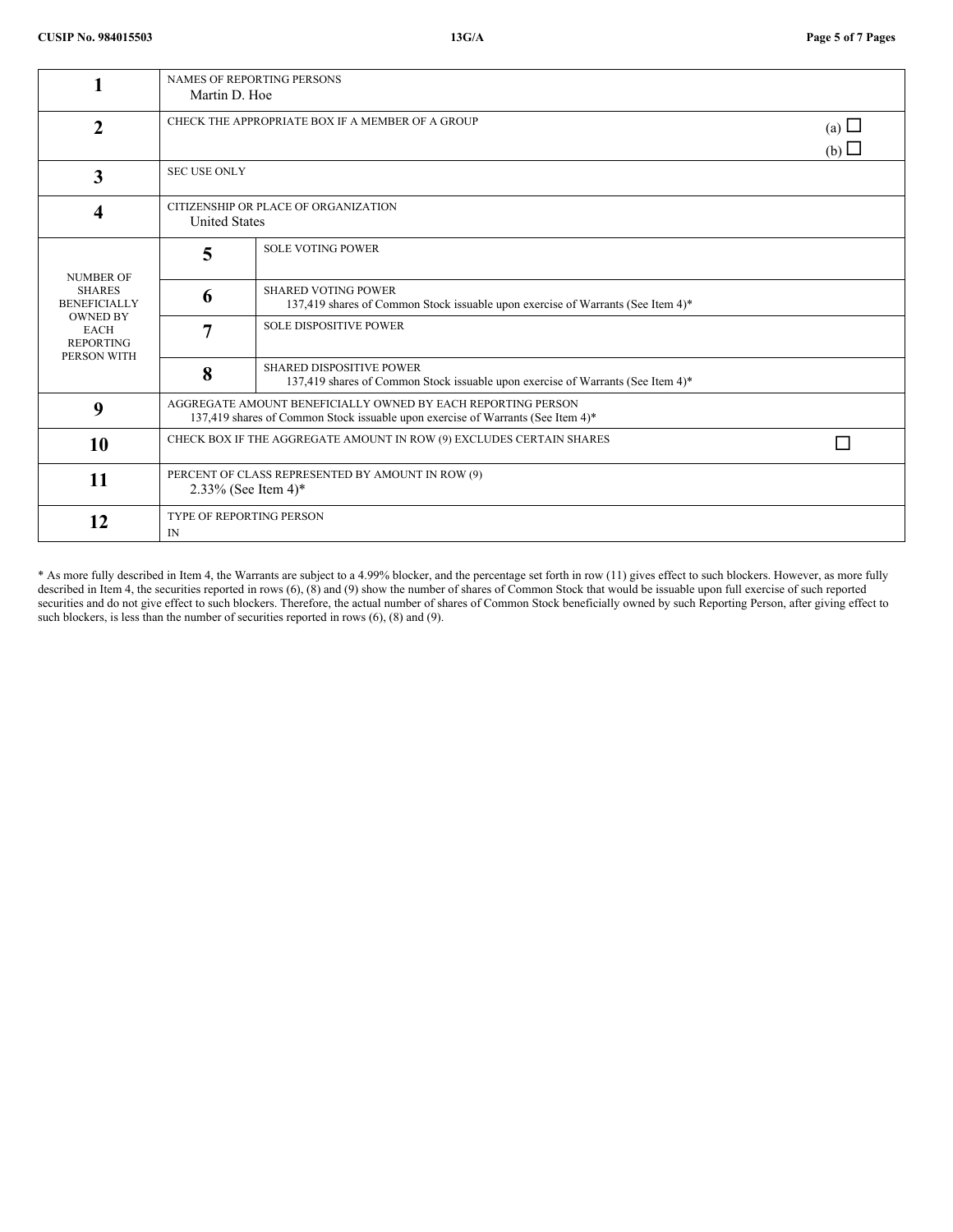This Amendment No. 1 (this "Amendment") amends the statement on Schedule 13G filed on March 11, 2019 (the "Original Schedule 13G", as amended, the "Schedule 13G"), with respect to Common Stock, \$0.001 par value (the "Common Stock") of Xenetic Biosciences, Inc. (the "Company"). Capitalized terms used herein and not otherwise defined in this Amendment have the meanings set forth in the Schedule 13G. This Amendment amends and restates Items 2(d), 4 and 5 in their entirety as set forth below.

## **Item 2(d). CUSIP NUMBER:**

984015503

#### **Item 4. OWNERSHIP**.

The information as of the date of the event which requires filing of this statement required by Items  $4(a) - (c)$  is set forth in Rows 5 – 11 of the cover page for each Reporting Person hereto and is incorporated herein by reference for each such Reporting Person. The percentage set forth in Row 11 of the cover page for each Reporting Person is based on 5,755,141 shares of Common Stock issued and outstanding as of November 8, 2019, as represented in the Company's Quarterly Report on Form 10- Q filed with the Securities and Exchange Commission on November 14, 2019 and assumes the exercise of the Company's reported warrants (the "Reported Warrants") subject to the Blockers (as defined below).

Pursuant to the terms of the Reported Warrants, the Reporting Persons cannot exercise the Reported Warrants to the extent the Reporting Persons would beneficially own, after any such exercise, more than 4.99% of the outstanding shares of Common Stock (the "Blockers"), and the percentage set forth in Row 11 of the cover page for each Reporting Person gives effect to the Blockers.

The Investment Manager, which serves as the investment manager to the Empery Funds, may be deemed to be the beneficial owner of all shares of Common Stock held by, and underlying the Reported Warrants (subject to the Blockers) held by, the Empery Funds. Each of the Reporting Individuals, as Managing Members of the General Partner of the Investment Manager with the power to exercise investment discretion, may be deemed to be the beneficial owner of all shares of Common Stock held by, and underlying the Reported Warrants (subject to the Blockers) held by, the Empery Funds. The foregoing should not be construed in and of itself as an admission by any Reporting Person as to beneficial ownership of shares of Common Stock owned by another Reporting Person. Each of the Empery Funds and the Reporting Individuals hereby disclaims any beneficial ownership of any such shares of Common Stock.

## **Item 5. OWNERSHIP OF FIVE PERCENT OR LESS OF A CLASS.**

If this statement is being filed to report the fact that as of the date hereof the reporting person has ceased to be the beneficial owner of more than five percent of the class of securities, check the following: [X]